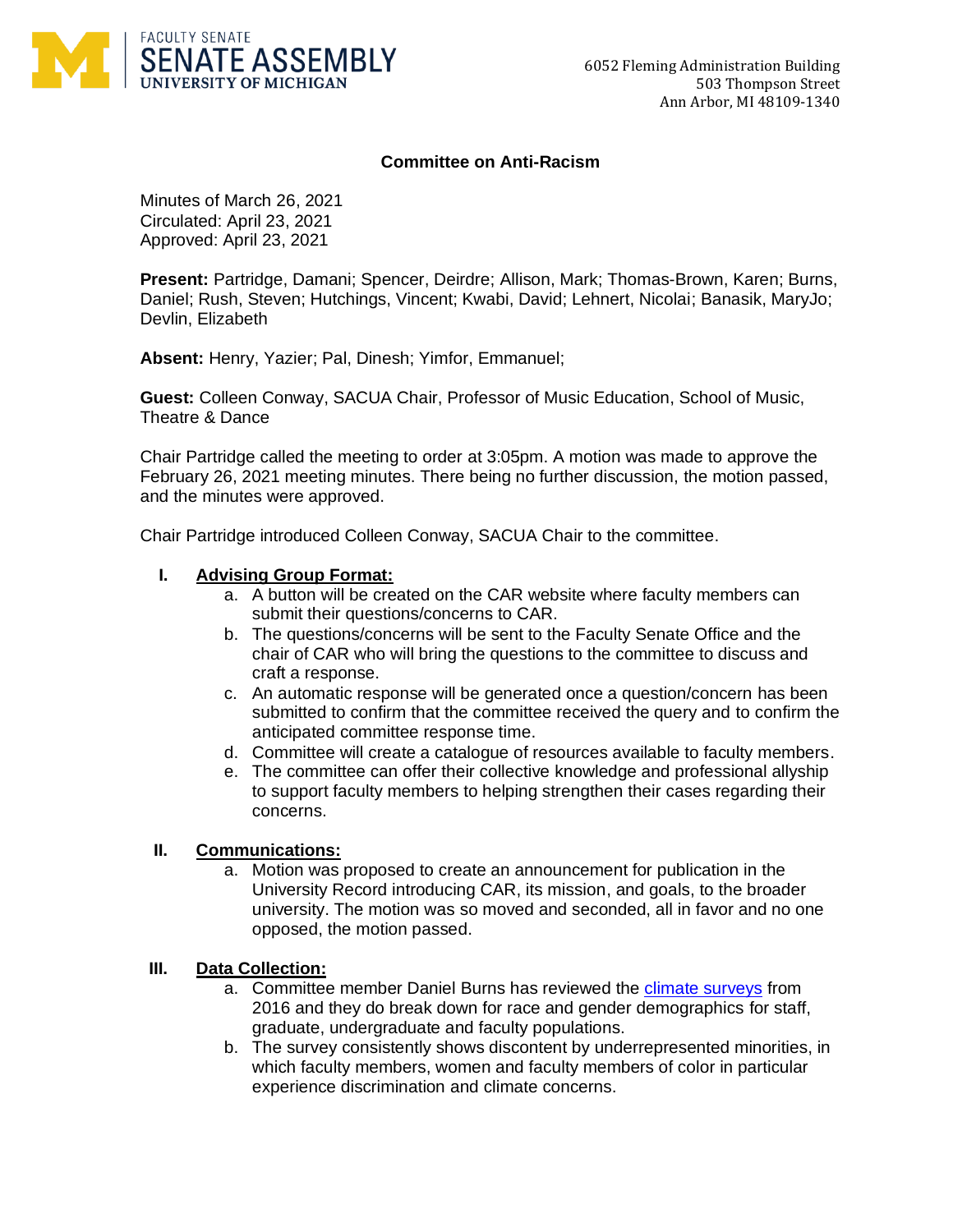

- c. Climate surveys are available publicly and it was discussed to have it linked to the CAR website using the data to strengthen support for CAR mission and goals.
- d. Committee agreed to request salary, retention, and exit survey data and the breakdown along racial lines.
- e. Committee member Karen Thomas-Brown proposed hosting a CAR survey on the CAR website to invite people of color to complete that would ask the climate, inclusion, and equity questions to tabulate and analyze.
- f. Committee proposed making recommendations for questions to be included in the AEC surveys.

# **IV. Guidepost Solutions:**

a. Colleen Conway proposed having Guidepost Solutions meet with the committee to discuss the committees' questions/feedback on structural changes.

### **V. Website Content:**

- a. Committee recommended a short statement on the form informing those submitting of how the data will be handled and who will be reviewing the information.
- b. Informing the individual as to how the data will be used and who will receive it will be held off until after the meeting with Provost Collins.
	- i. Suggested language "CAR is committed to the success of the individual".

# **VI. Provost Collins Visit:**

- a. Committee proposed questions for Provost Collins.
	- i. Where can the committee send individuals that cannot go to OIE or HR or their administrator due to fear of retaliation?
	- ii. What happens after the faculty contacts CAR? What is the structural piece after that if not HR or OIE?
	- iii. How can our committee be more involved with Provost Collins antiracism initiative?
	- iv. How can the committee act? Can committee members meet with the department chair or dean?
		- Committee members would like to include their thoughts on what the expectations of CAR should be when advocating on behalf of faculty.
	- v. How is the allyship model working for sexual harassment? Could this be a model duplicated for anti-racism?
	- vi. Is Provost Collins entertaining thoughts about fall events?

### **VII. Final report/final event:**

- a. Committee members Deirdre Spencer and Daniel Burns are collaborating on a shared Google document that contains their research and recommendations to the committee regarding a future CAR event.
- b. They will present the document to the committee once their research has been completed.
- 4:36 Adjournment